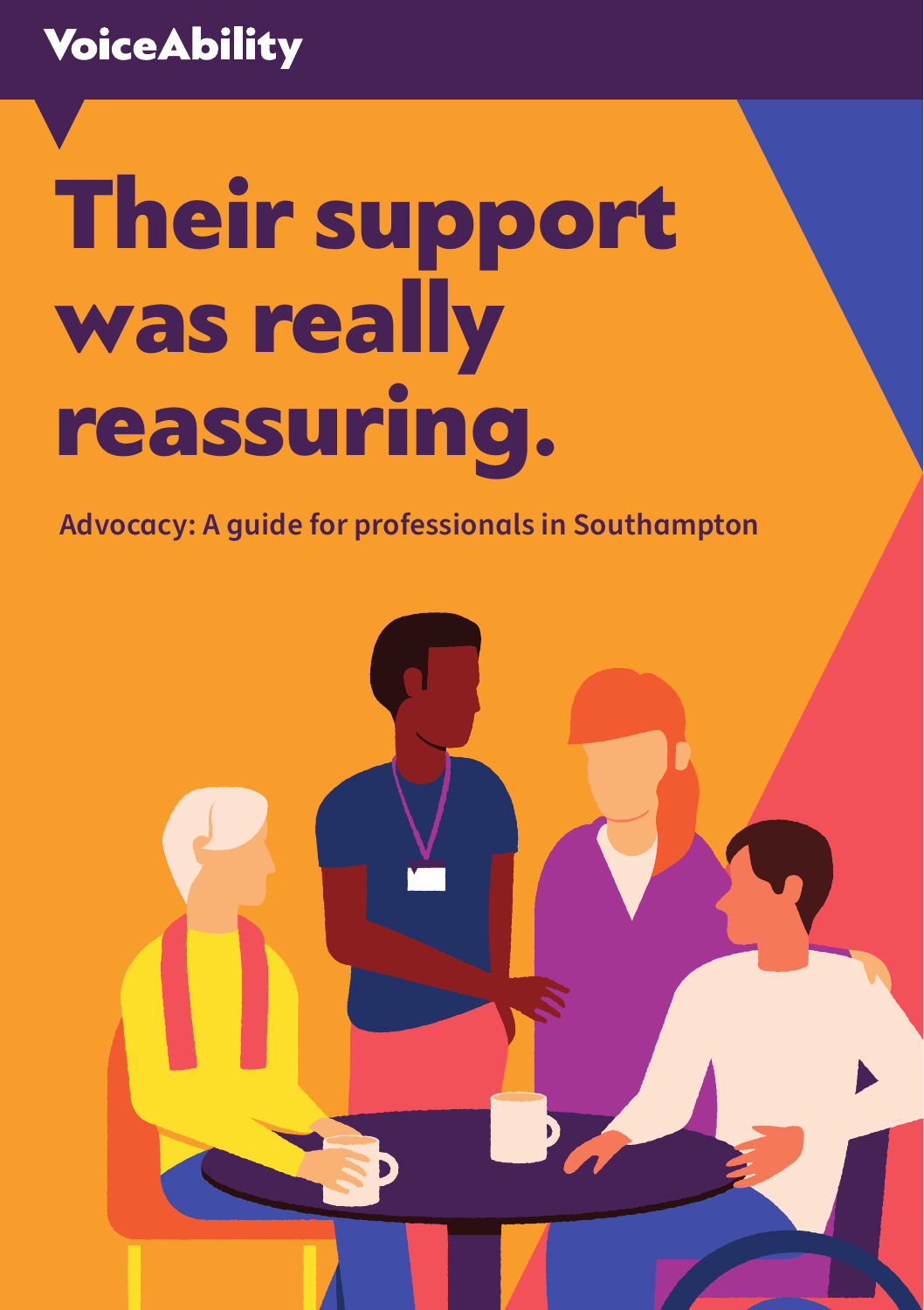### What is an advocate?

Advocates are independent professionals who work with people to help them understand their options, know their rights and say what they want.

This helps to make sure that people are involved as much as possible in decisions about their health and care.

#### **Your duty to refer**

Advocacy is a statutory right for eligible people. The Mental Capacity Act and Care Act state that you must refer eligible people for advocacy. The Mental Health Act states that you must make eligible people aware of how to access advocacy.

#### **Who is eligible?**

Use the grid in this leaflet to find out who you must refer.

If you are unsure about eligibility, or have questions about advocacy types, contact us.

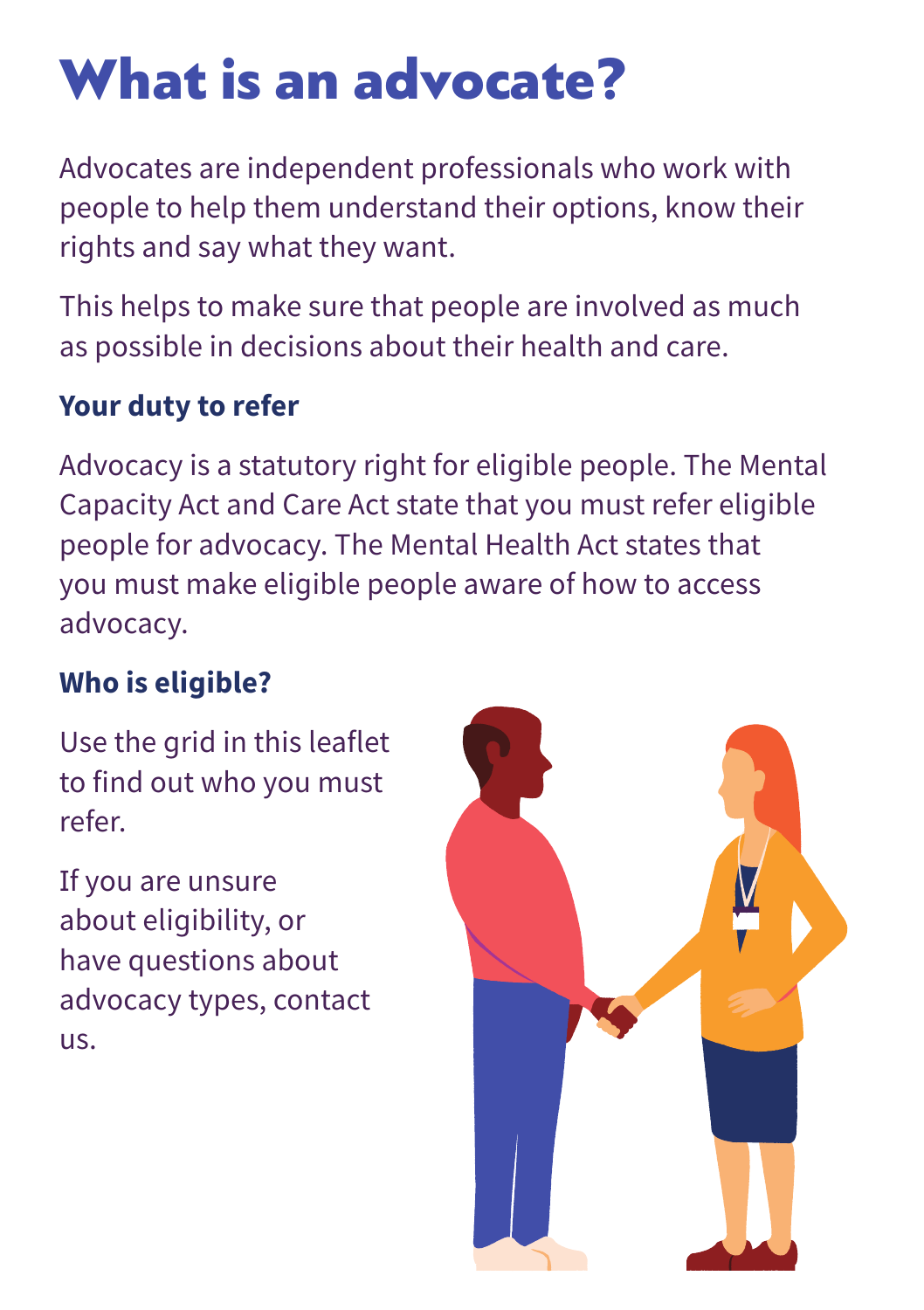| <b>Independent Mental Capacity Advocacy (IMCA)</b>                                                                                                                                                                                                                                                                                                                                                                                                                                                                                                                                                                                                                             | <b>Independent Mental Health</b><br><b>Advocacy (IMHA)</b>                                                                                                                                                                                                                                                                                                                                                                                                                                                                                                           | <b>Care act advocacy</b>                                                                                                                                                                                                                                                                                                                                                                                                                                                                                                                                                                                                                                                                                                                                                                                                          | <b>Children and young people's</b><br><b>SEND advocacy</b>                                                                                                                                                                                                                             |
|--------------------------------------------------------------------------------------------------------------------------------------------------------------------------------------------------------------------------------------------------------------------------------------------------------------------------------------------------------------------------------------------------------------------------------------------------------------------------------------------------------------------------------------------------------------------------------------------------------------------------------------------------------------------------------|----------------------------------------------------------------------------------------------------------------------------------------------------------------------------------------------------------------------------------------------------------------------------------------------------------------------------------------------------------------------------------------------------------------------------------------------------------------------------------------------------------------------------------------------------------------------|-----------------------------------------------------------------------------------------------------------------------------------------------------------------------------------------------------------------------------------------------------------------------------------------------------------------------------------------------------------------------------------------------------------------------------------------------------------------------------------------------------------------------------------------------------------------------------------------------------------------------------------------------------------------------------------------------------------------------------------------------------------------------------------------------------------------------------------|----------------------------------------------------------------------------------------------------------------------------------------------------------------------------------------------------------------------------------------------------------------------------------------|
| <b>When to refer</b><br>Make a referral when both conditions apply:<br>1. the person is assessed to lack capacity to make a best-<br>interest decision about:<br>• serious medical treatment<br>• long-term accommodation<br>2. there are no family or friends considered appropriate to<br>consult about the decision<br>'Lack capacity' means the person:<br>• has an impairment or disturbance that affects the way their<br>mind or brain works (e.g. a brain injury, dementia, autism,<br>learning disabilities, mental health problems) AND<br>• the impairment or disturbance means that they are unable<br>to make a specific decision at the time it needs to be made | When to refer<br>Make a referral whenever a person is in<br>any of the following situations:<br>● detained under the Mental Health Act<br>(even if on leave of absence from the<br>hospital) but excluding people under<br>short term sections 4, 5, 135 and 136<br>• a conditionally discharged patient<br>• subject to a Community Treatment<br>Order (CTO)<br>• subject to guardianship<br>● being considered for S58A treatment<br>(including informal patients and<br>people under 18)<br>● being considered for S57 treatment<br>(including informal patients) | When to refer<br>Make a referral when all three conditions apply:<br>1. one of these processes is taking place:<br>● social care needs assessment<br>$\bullet$ carers assessment<br>$\bullet$ care planning<br>$\bullet$ care review<br>• S42 safeguarding investigation<br>2. without support, the person will have substantial<br>difficulty being involved<br>3. there are no appropriate, able and willing family or friends<br>to support the person's active involvement*<br>*There are some exceptions: see<br>voiceability.org/care-act<br>'Substantial difficulty' means that, without support, the<br>person will find it very hard to do one or more of these:<br>● understand relevant information<br>• retain that information<br>• use or weigh up that information<br>$\bullet$ communicate their wishes and views | When to refer<br>When a child or young person up to<br>the age of 25 with special educational<br>needs and/or a disability (SEND) is:<br>$\bullet$ undergoing a transition<br>assessment OR<br>• being assessed for an Education,<br>Health and Care Plan (EHCP) for<br>the first time |
| <b>Advocate's role</b><br>As far as possible, to:<br>• make sure that the person's views and wishes are taken<br>into account in the best-interests decision<br>• support the person to be involved in the decision, or to<br>represent them if necessary<br>Also, if the person may be deprived of liberty under DoLS, to<br>provide support:<br>· during an assessment under DoLS<br>• between the appointment of Relevant Person's<br>Representatives (RPRs) when an authorisation is in place<br>● to the person, RPR or both when the authorisation is in<br>place                                                                                                        | <b>Advocate's role</b><br>To support the person to:<br>$\bullet$ understand their rights and options<br>$\bullet$ have their views and wishes heard<br>in decisions about their care or<br>treatment<br>$\bullet$ raise anything they are unhappy<br>with relating to their care or<br>treatment                                                                                                                                                                                                                                                                     | <b>Advocate's role</b><br>To support the person to:<br>• understand their rights under the Care Act<br>• be fully involved in the assessment, review or planning<br>process                                                                                                                                                                                                                                                                                                                                                                                                                                                                                                                                                                                                                                                       | <b>Advocate's role</b><br>To support children, young people<br>and parents to prepare for the<br>transition to adult life, and empower<br>young people to express their views<br>in line with the requirements of the<br><b>SEND Code of Practice</b>                                  |

#### **In Southampton you can also make an advocacy referral for:**

- O people with learning disabilities who have housing issues to resolve
- O parents with a learning disability whose child is subject to child protection proceedings

O people in hospital who need support to be fully involved in the hospital discharge process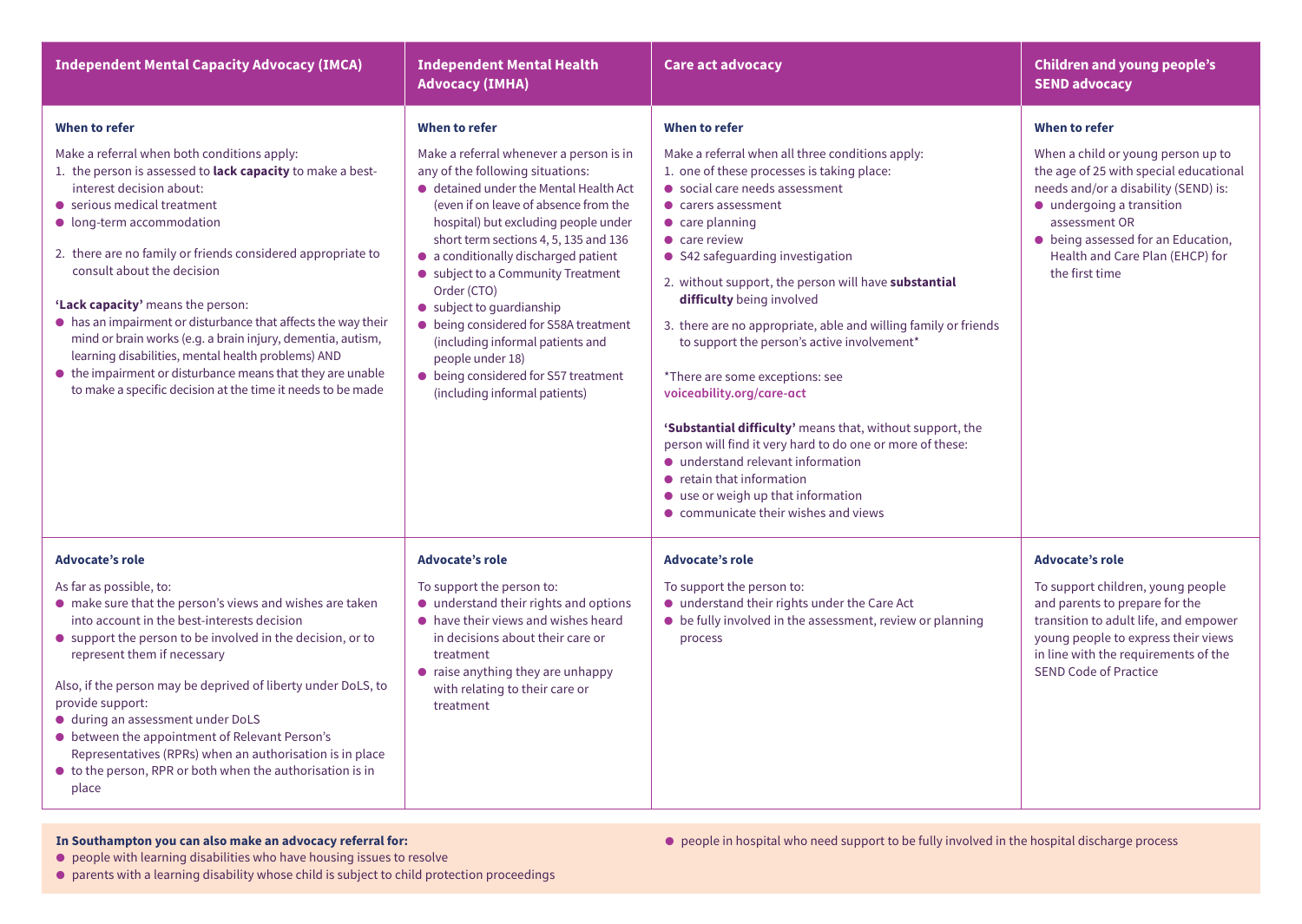### What do advocates do?

#### **An advocate can support someone to:**

- O communicate their views and wishes
- understand their rights
- O understand any processes and decisions they are subject to
- $\bullet$  understand the options they have
- O make their own choices
- O challenge a decision

**Even when someone can't tell their advocate what they want, our advocates will use a range of approaches to establish their views and wishes as far as possible and secure their rights.** 

In some circumstances, an advocate has the right to access medical or care records on behalf of the person they are supporting. An advocate may write a report that must be taken into consideration by professionals.

#### **An advocate does not:**

- offer counselling or befriending
- $\bullet$  offer legal advice
- $\bullet$  tell people they support what decisions to make
- $\bullet$  tell health or social care professionals what decisions to make